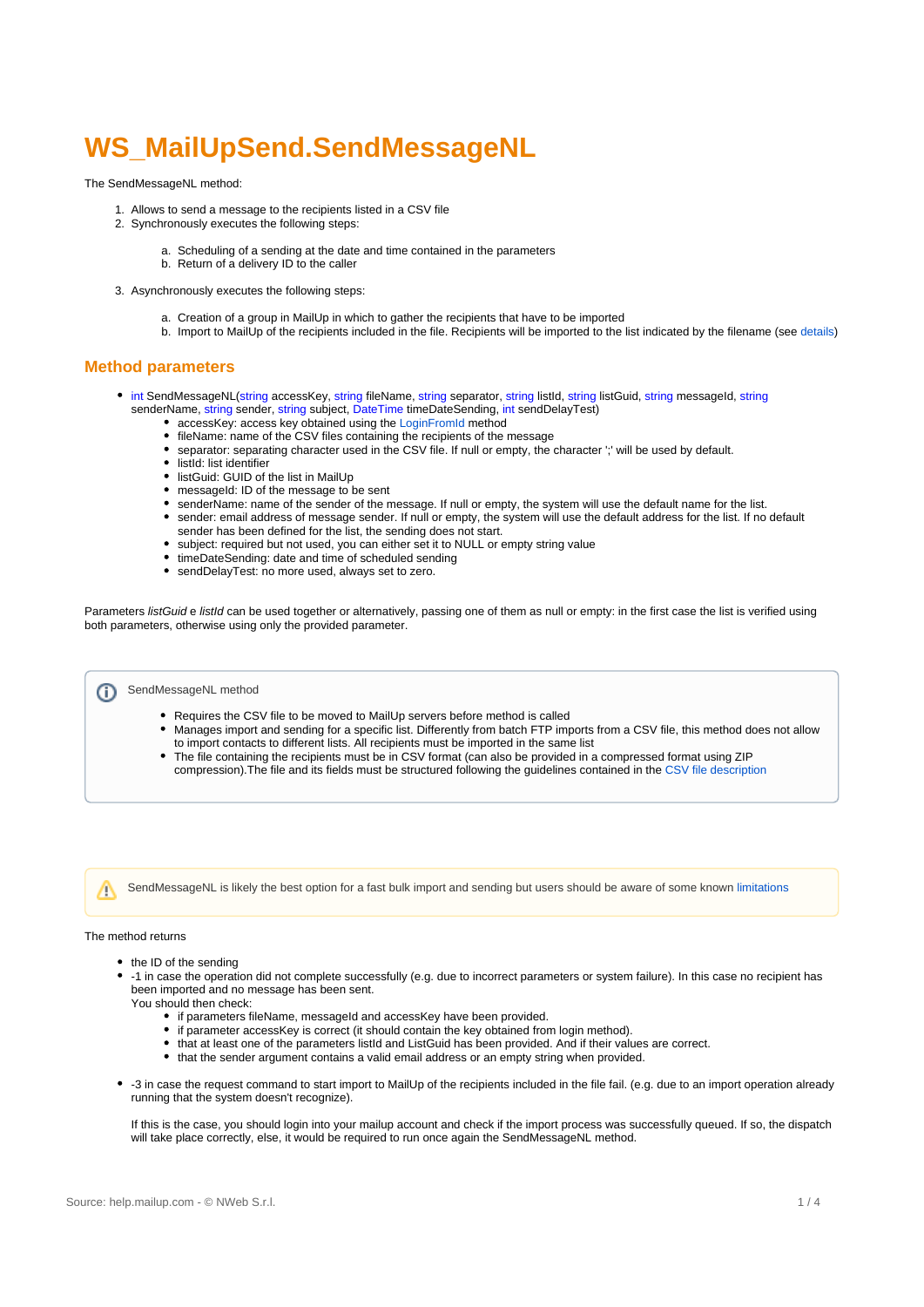Since SendMessageNL starts as an asynchronous task, in some cases a failure may occur after the method call is completed. In this case the failure is notified by means of an [alert](https://help.mailup.com/display/mailupapi/SendMessageNL+alerts)

# **SOAP Examples**

#### **Sample request**

#### **SOAP request (Scheduled sending with time zone)**

```
<soap:Envelope xmlns:soap="http://www.w3.org/2003/05/soap-envelope" xmlns:ws="http://services.mailupnet.
it/WS">
         <soap:Header/>
         <soap:Body>
                 <ws:SendMessageNL>
                         <ws:accessKey>HzAgwRRJaAKBtkgNWpkAuURfV4SxMm6T3HJegRuSkUivKJElNNcmSQe8nqGyoM9<
/ws:accessKey>
                         <ws:fileName>10_201105031527211234.csv</ws:fileName>
                         <ws:separator>;</ws:separator>
                         <ws:listId>10</ws:listId>
                         <ws:listGuid>0e591119-cd77-4157-9379-6ac75335664</ws:listGuid>
                         <ws:messageId>151</ws:messageId>
                         <ws:senderName>Your Dealer</ws:senderName>
                         <ws:sender>sender@example.com</ws:sender>
                         <ws:subject></ws:subject>
                         <!-- +02:00 is the shift due to time zone setting. If not specified, the time 
zone of Italy will be used -->
                         <!-- Please take into account note that time shift changes during Daylight 
saving time (e.g. during summer its value for Italy is +02:00 instead of +01:00) -->
                         <ws:timeDateSending>2013-05-22T13:00:00.000+02:00</ws:timeDateSending>
                 </ws:SendMessageNL>
         </soap:Body>
</soap:Envelope>
```
## **Sample response**

```
SOAP response (successful, returns sending ID)
<soap:Envelope xmlns:soap="http://www.w3.org/2003/05/soap-envelope" xmlns:xsi="http://www.w3.org/2001
/XMLSchema-instance" xmlns:xsd="http://www.w3.org/2001/XMLSchema">
   <soap:Body>
       <SendMessageNLResponse xmlns="http://services.mailupnet.it/WS">
          <SendMessageNLResult>226</SendMessageNLResult>
       </SendMessageNLResponse>
    </soap:Body>
</soap:Envelope>
```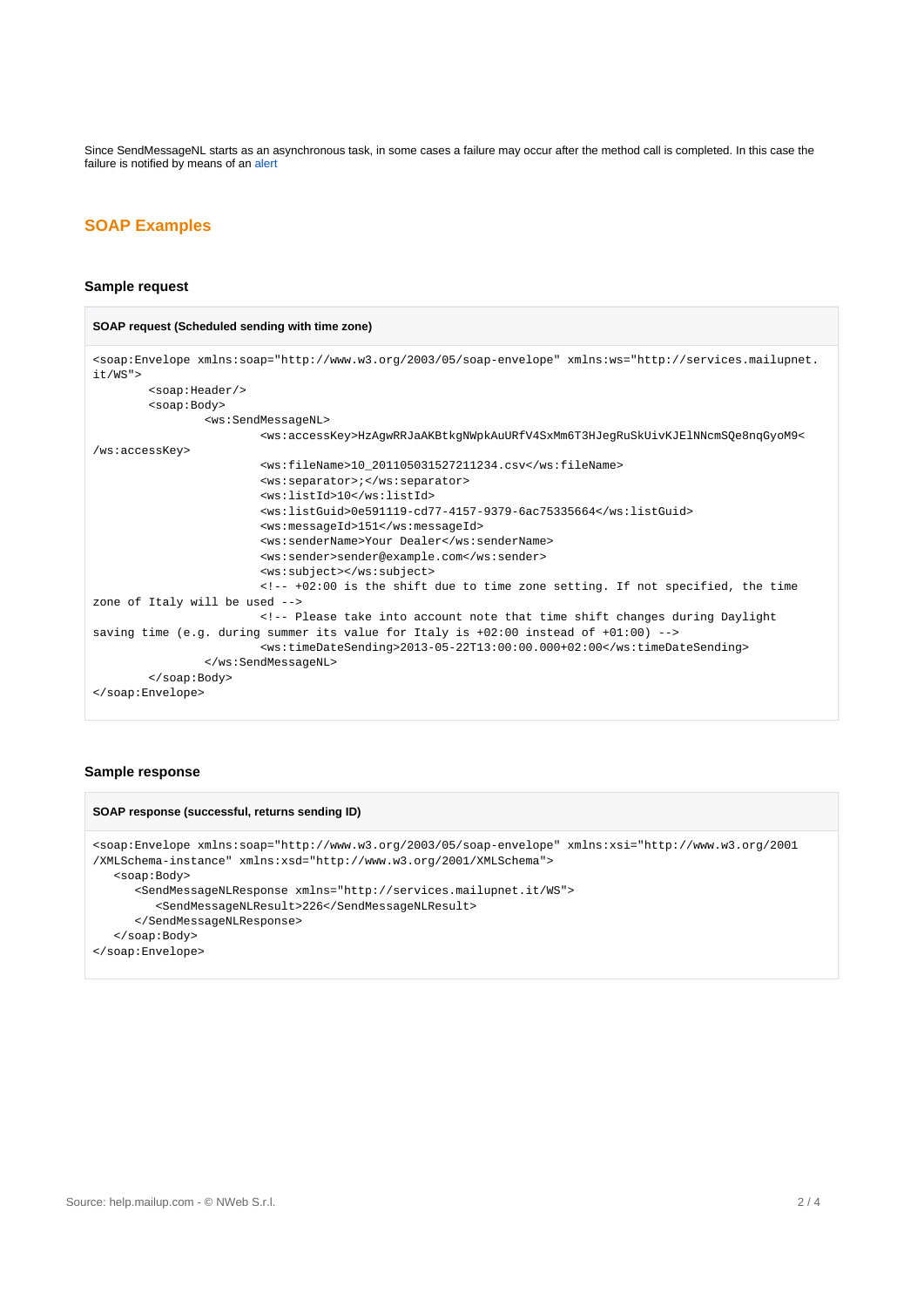## **SOAP response (request failed)**

```
<soap:Envelope xmlns:soap="http://www.w3.org/2003/05/soap-envelope" xmlns:xsi="http://www.w3.org/2001
/XMLSchema-instance" xmlns:xsd="http://www.w3.org/2001/XMLSchema">
   <soap:Body>
      <SendMessageNLResponse xmlns="http://services.mailupnet.it/WS">
         <SendMessageNLResult>-1</SendMessageNLResult>
      </SendMessageNLResponse>
   </soap:Body>
</soap:Envelope>
```
# **Code Examples**